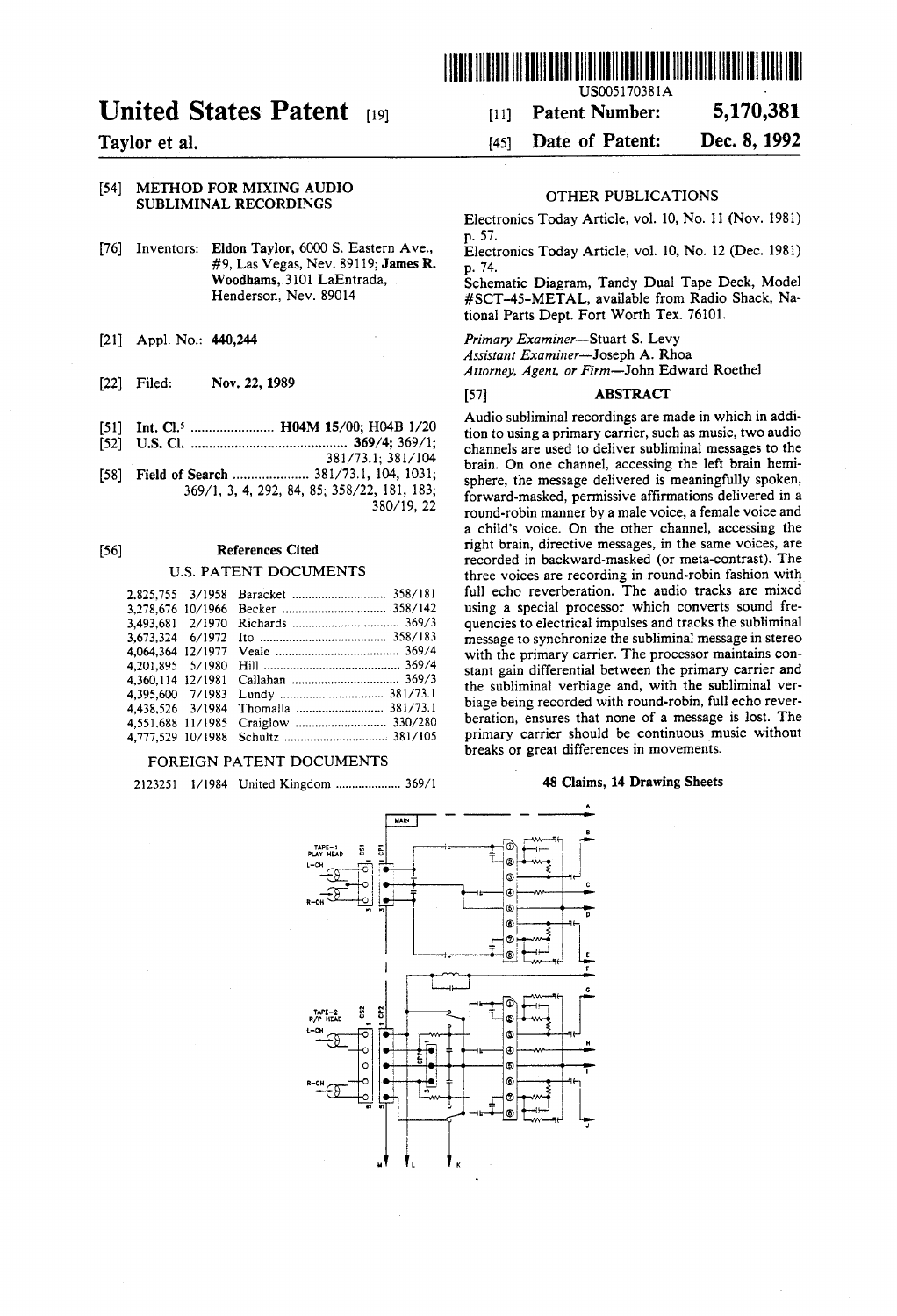

 $FIG-1A$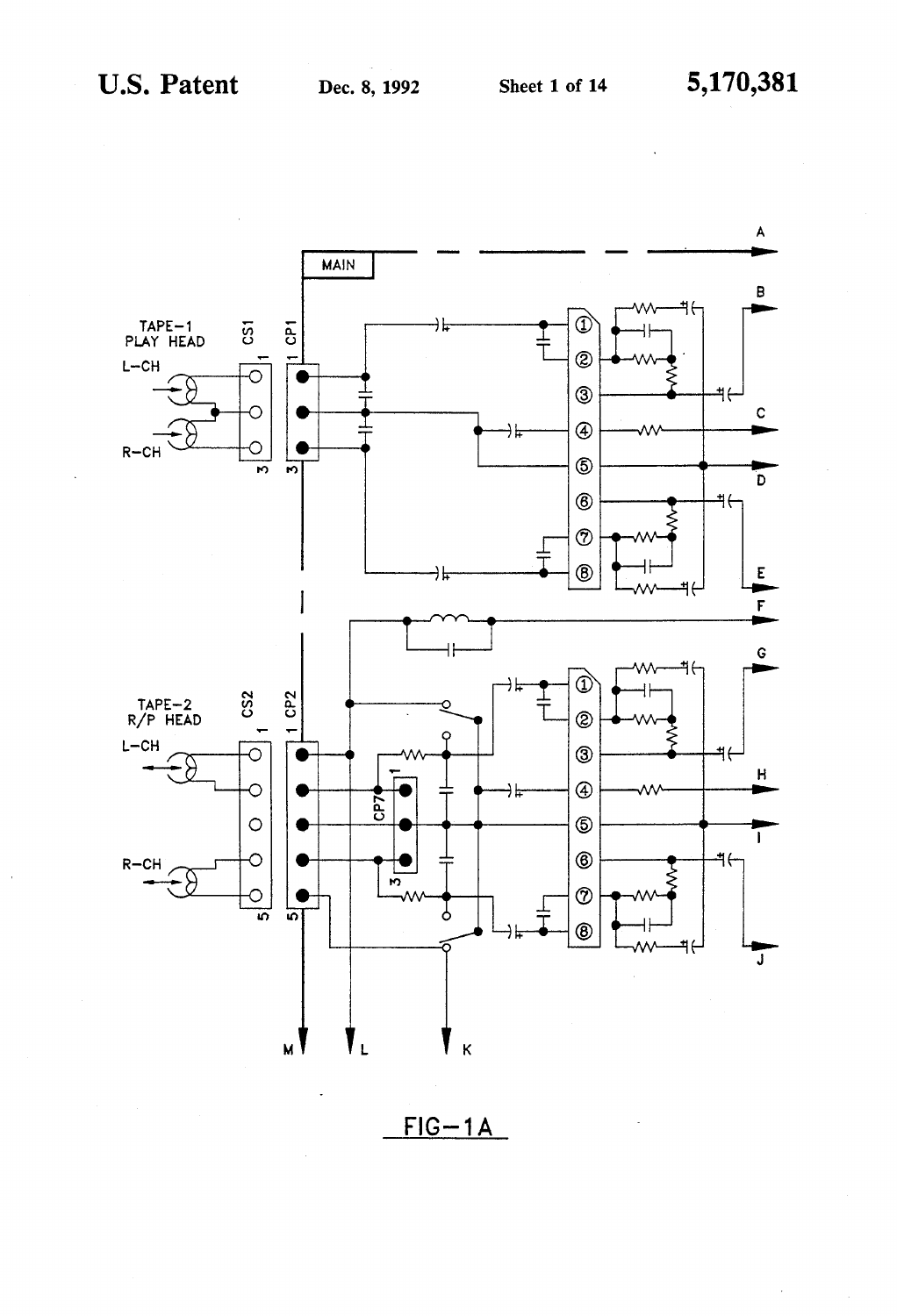

 $FIG-1B$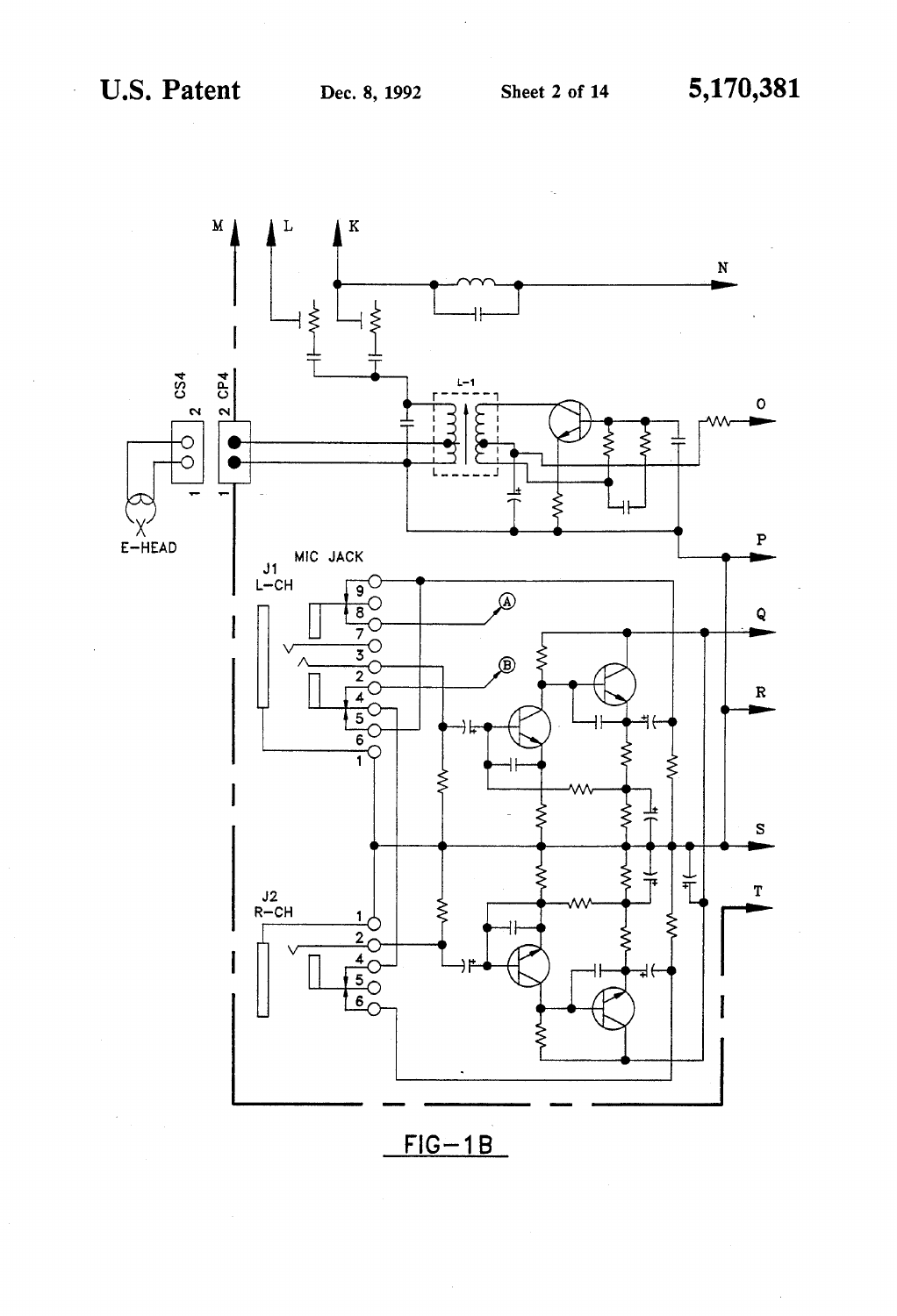J.



 $FIG-1C$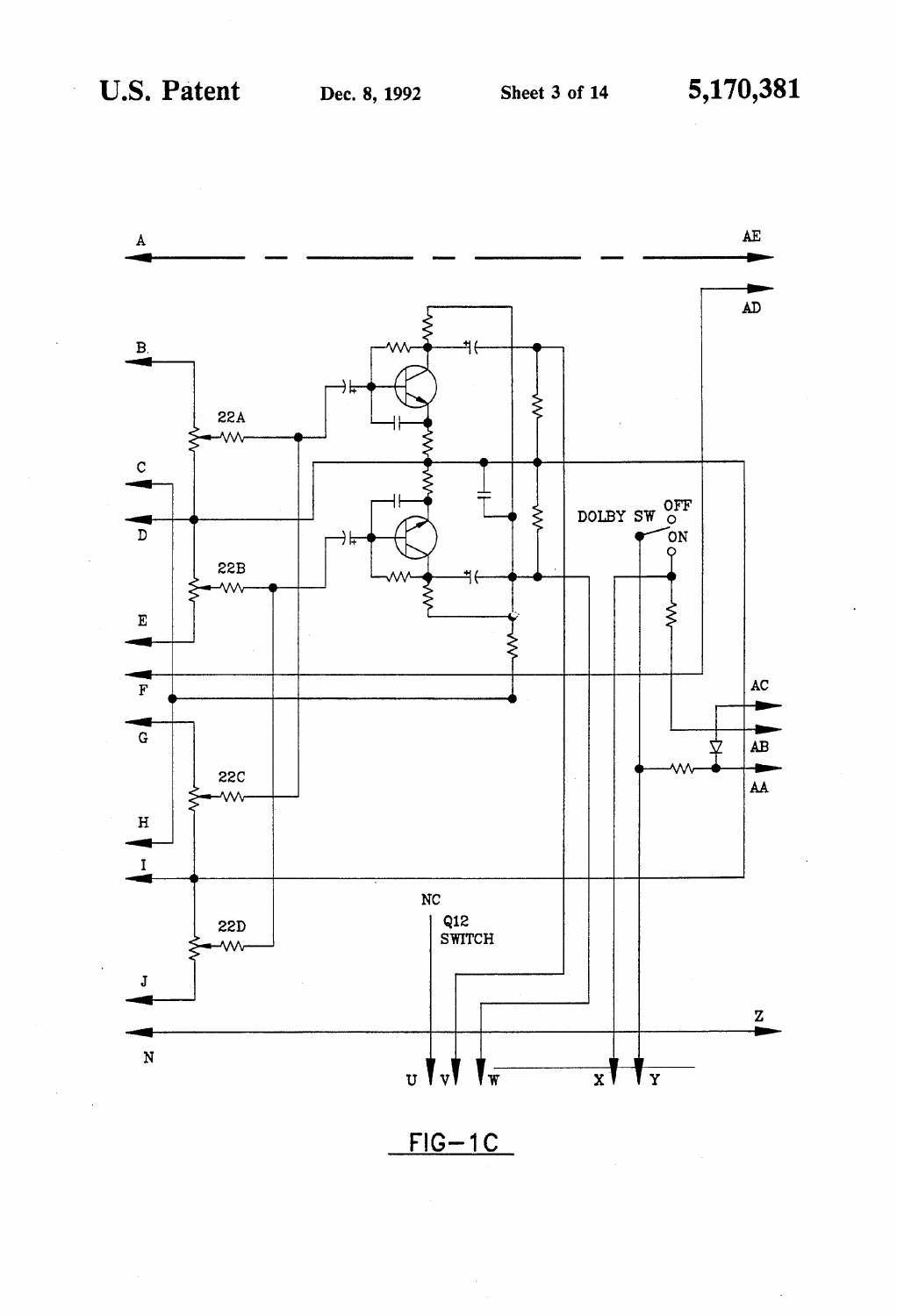$\ddot{\phantom{a}}$ 



 $FIG-1D$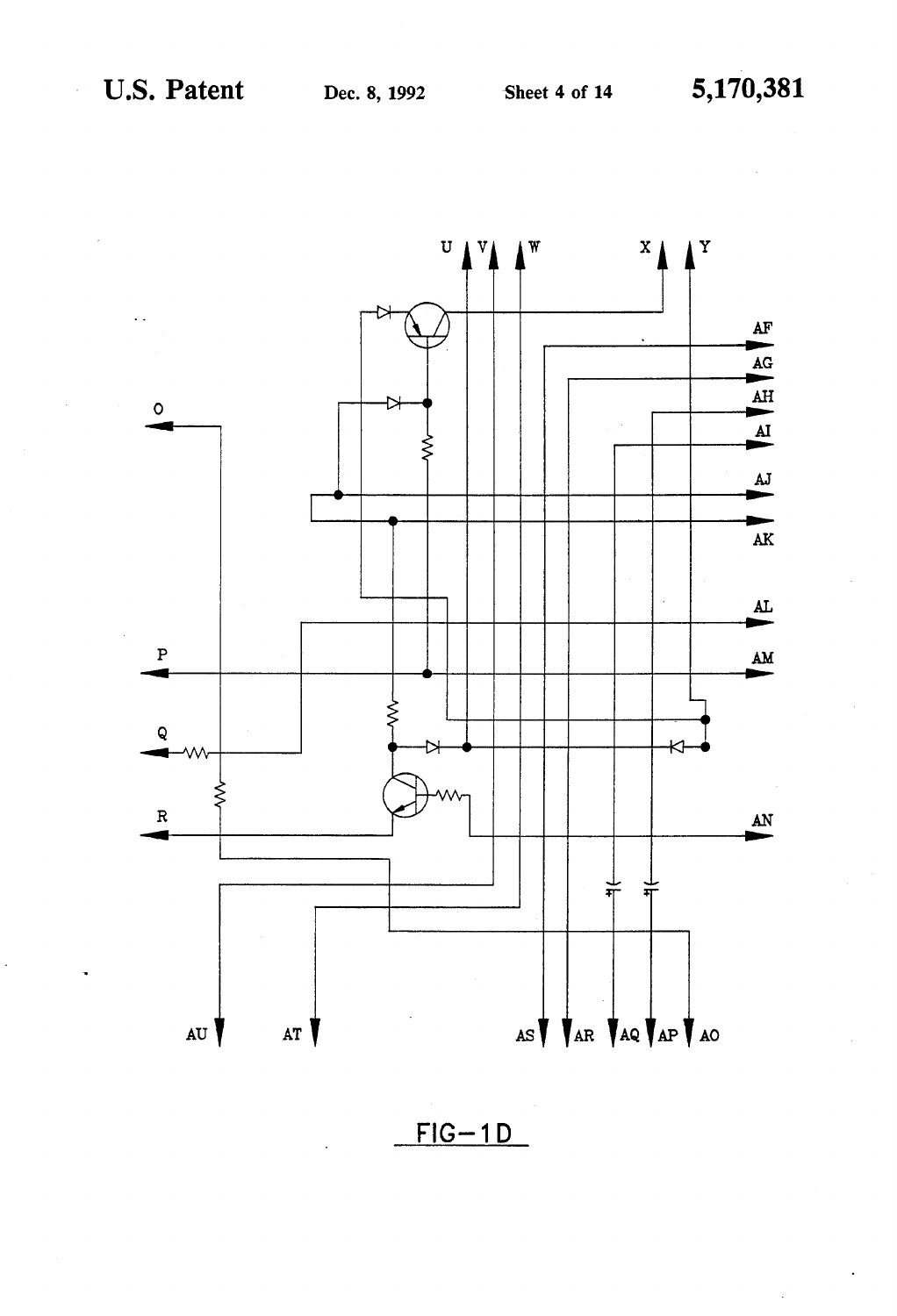

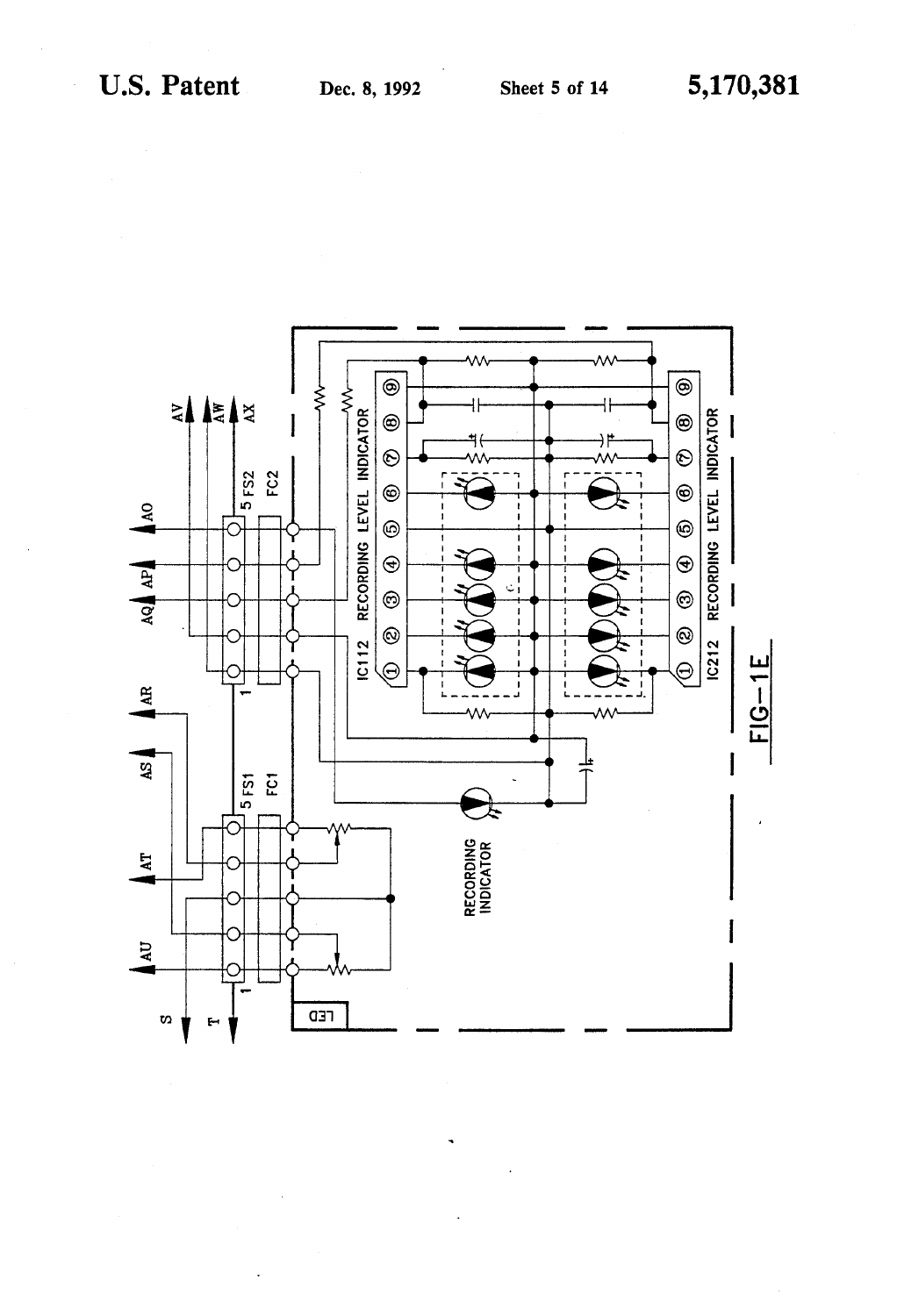

 $FIG-1F$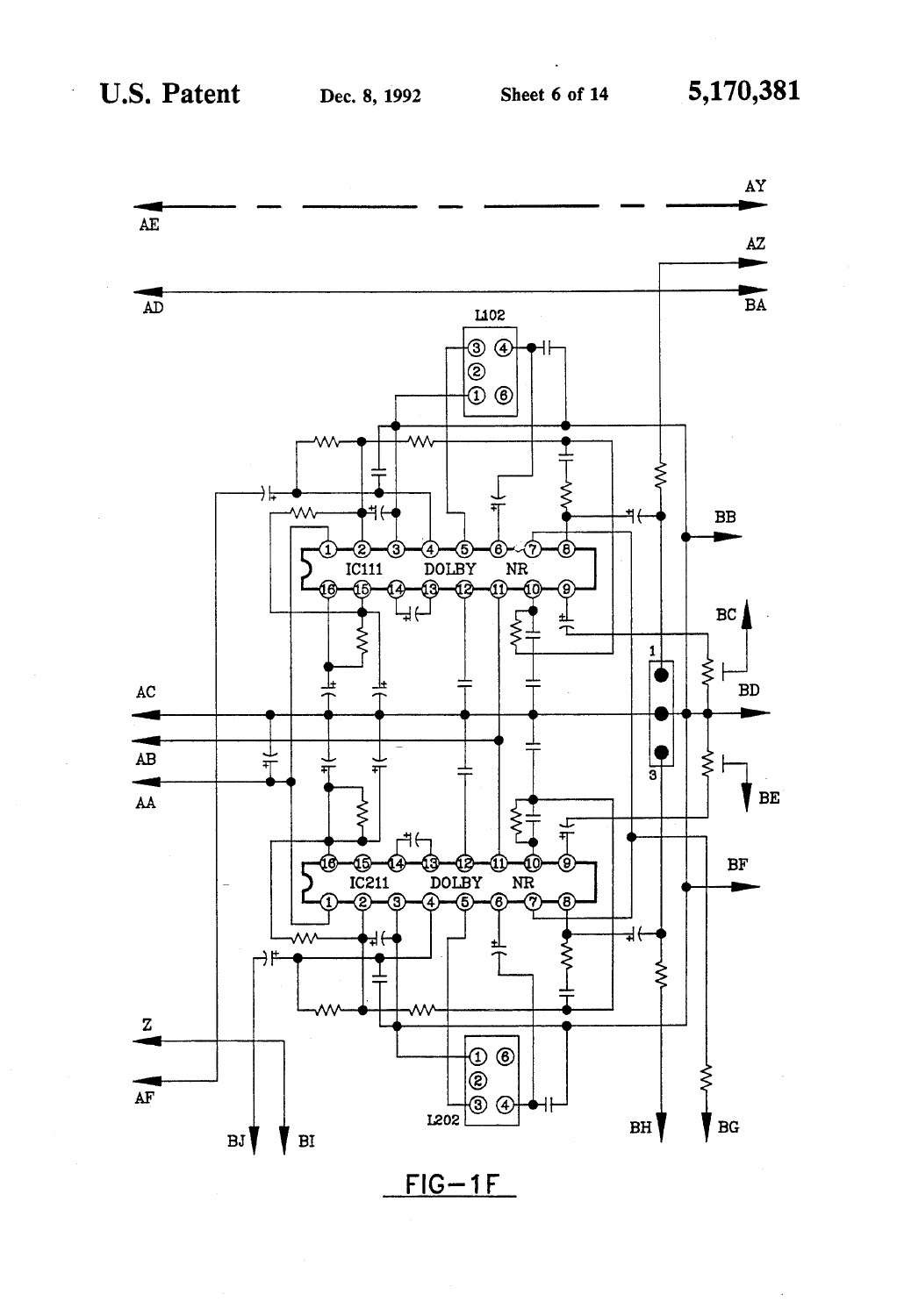J.



 $FIG-1 G$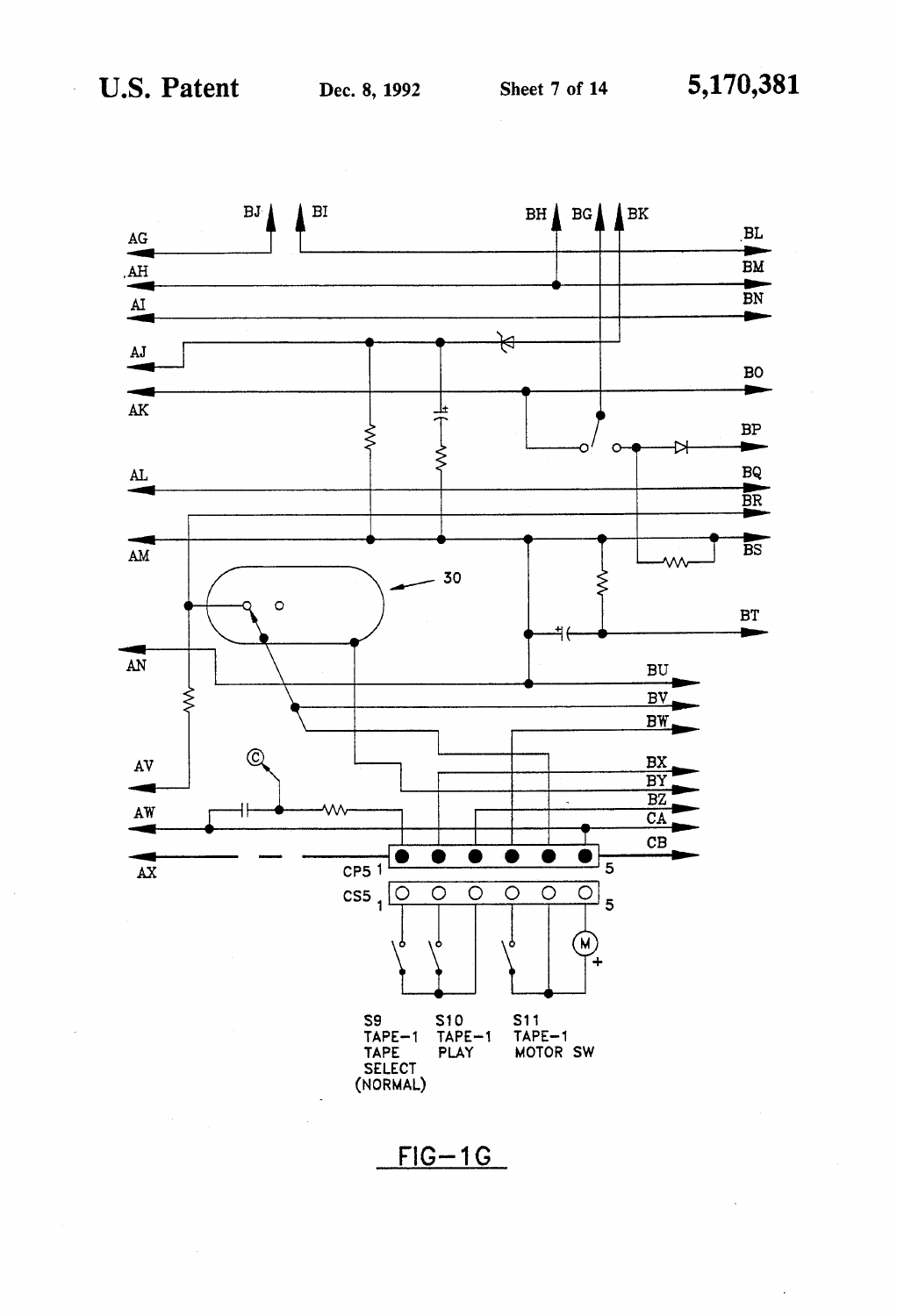$\bar{z}$ 

Sheet 8 of 14

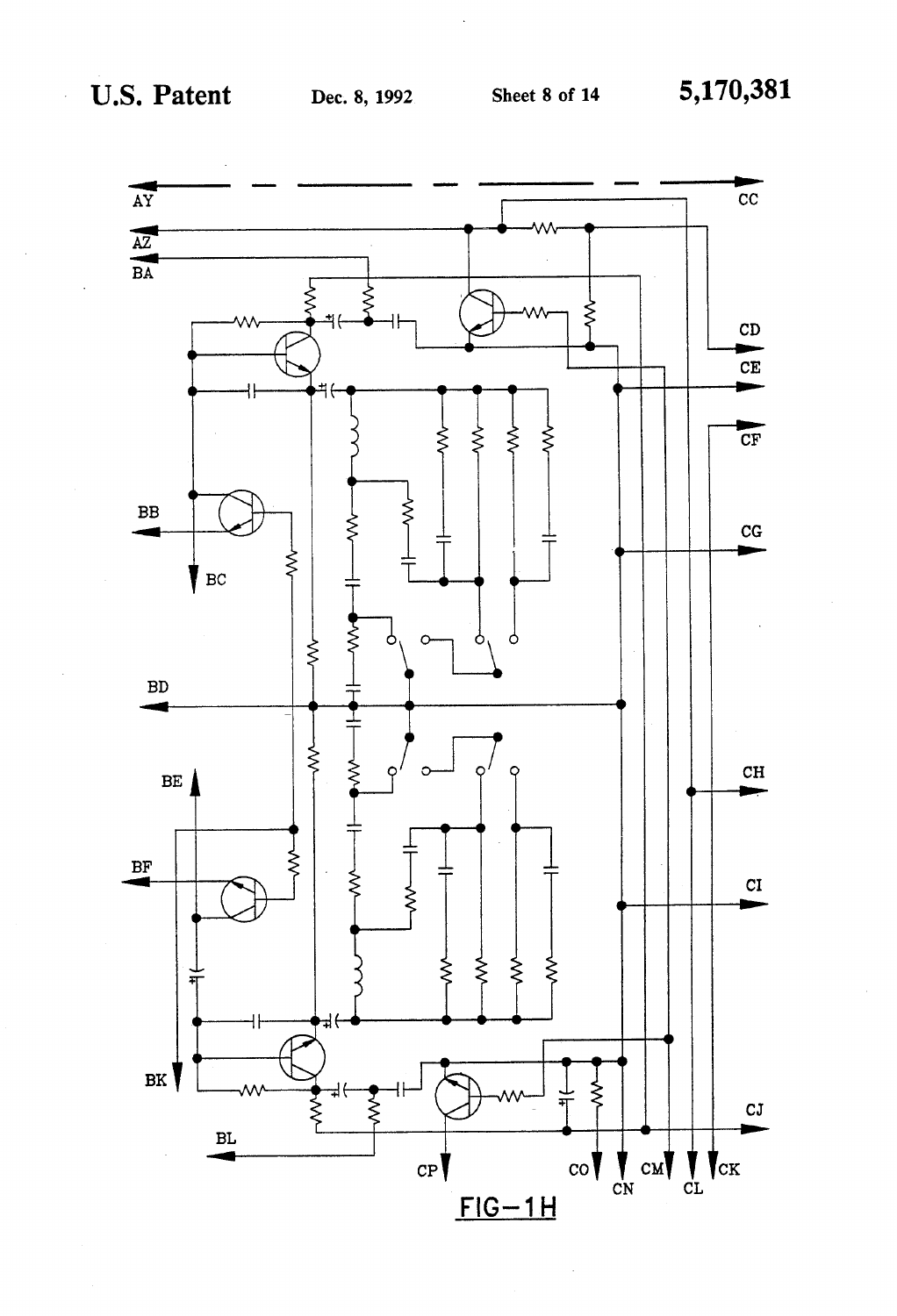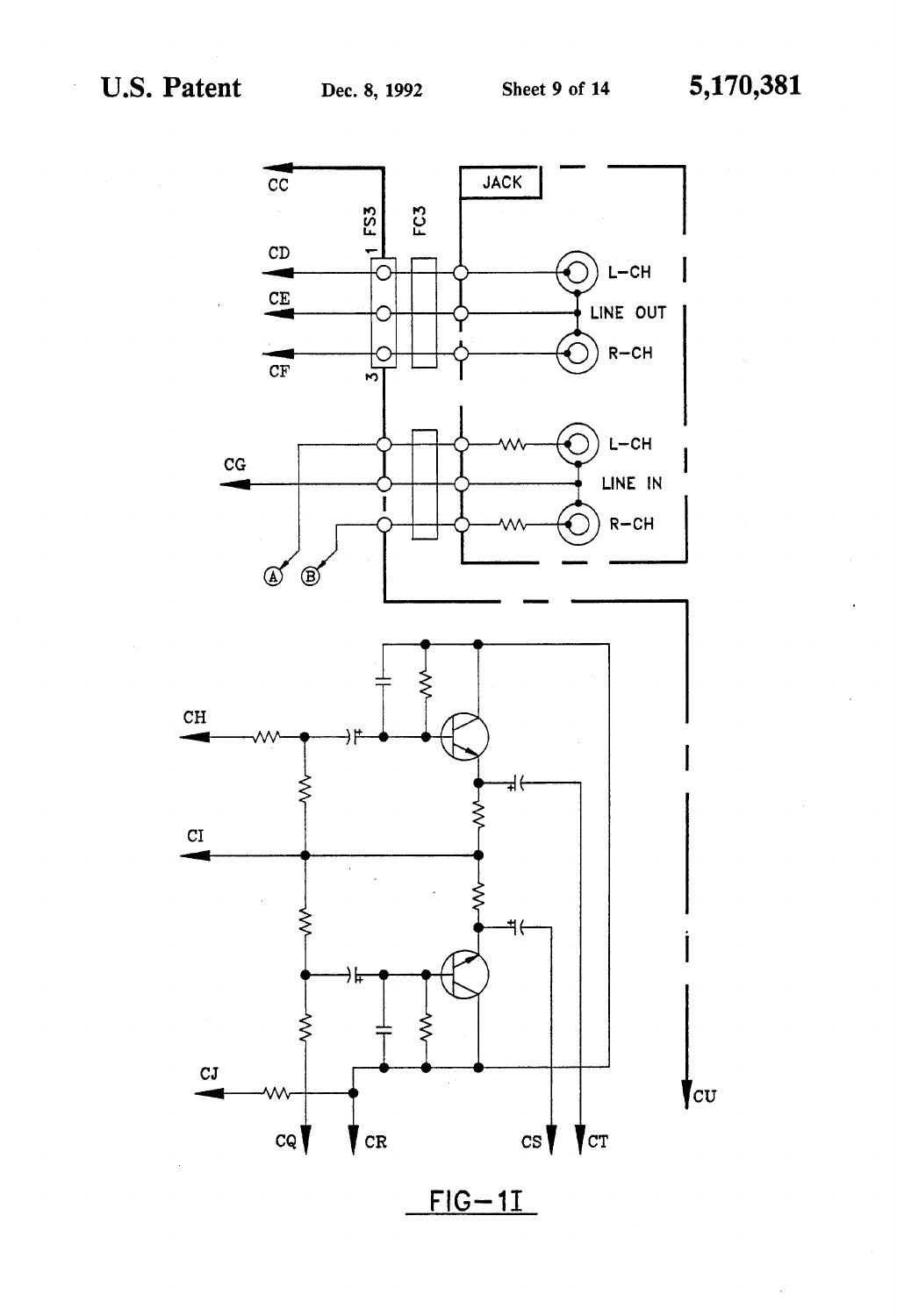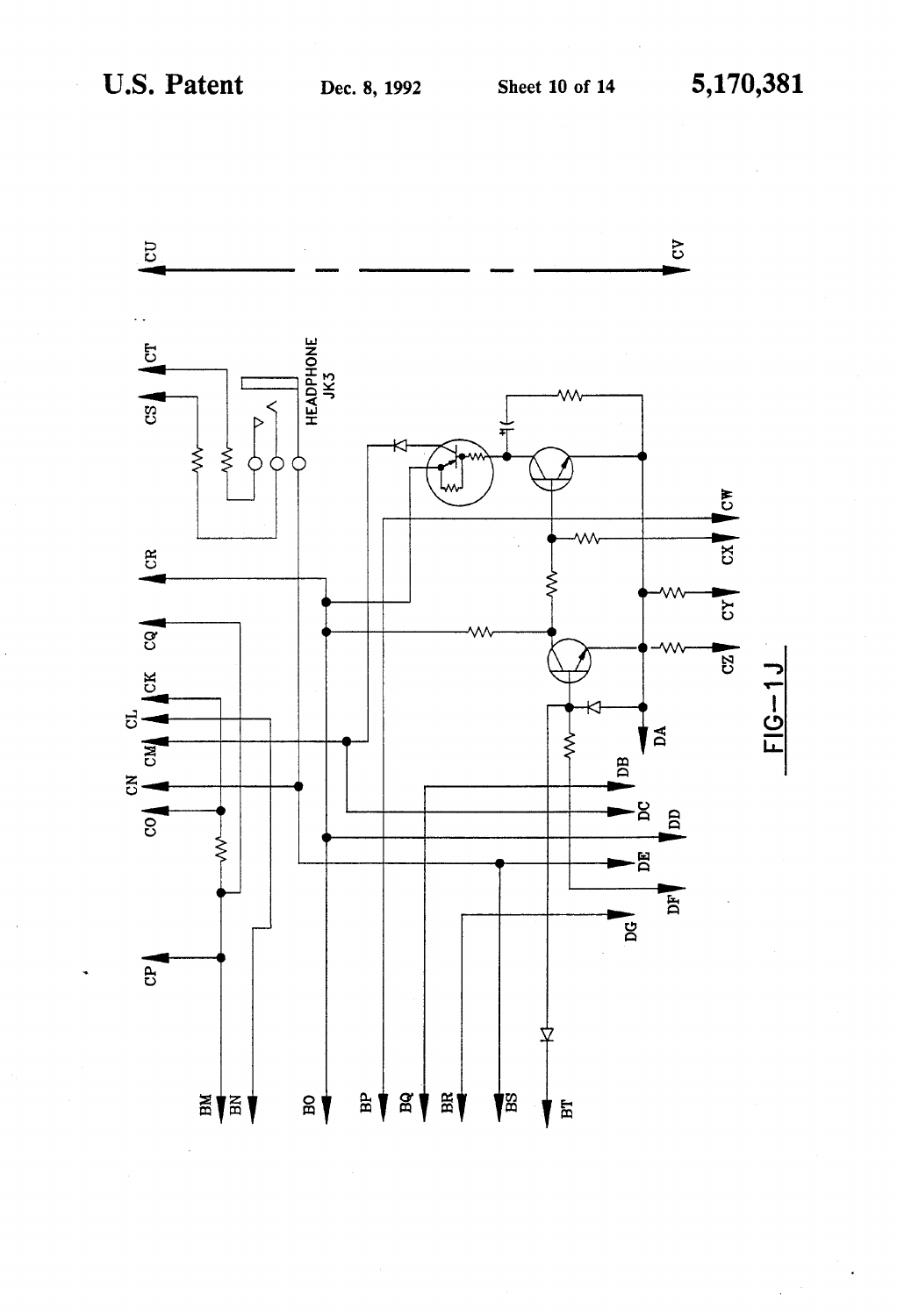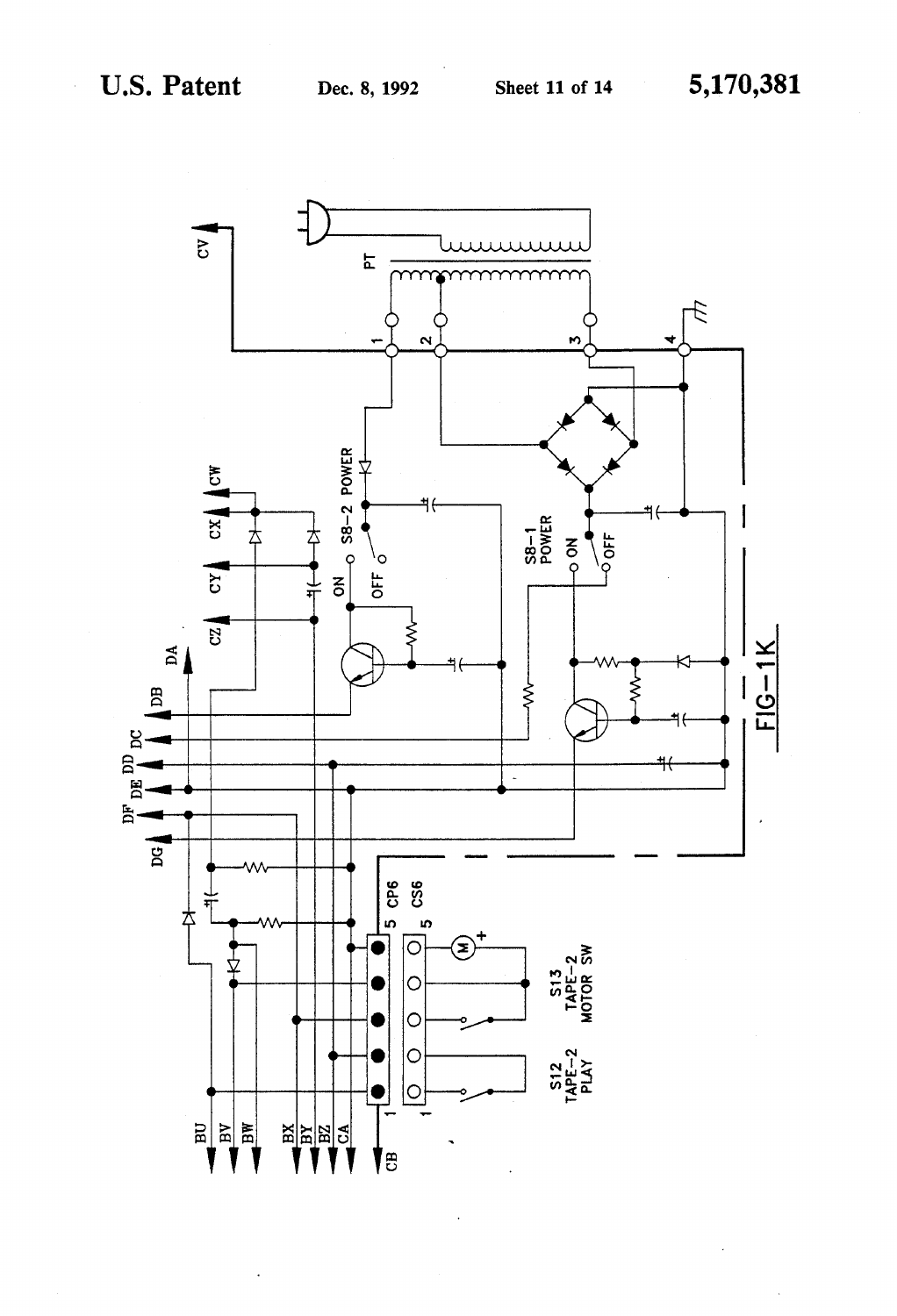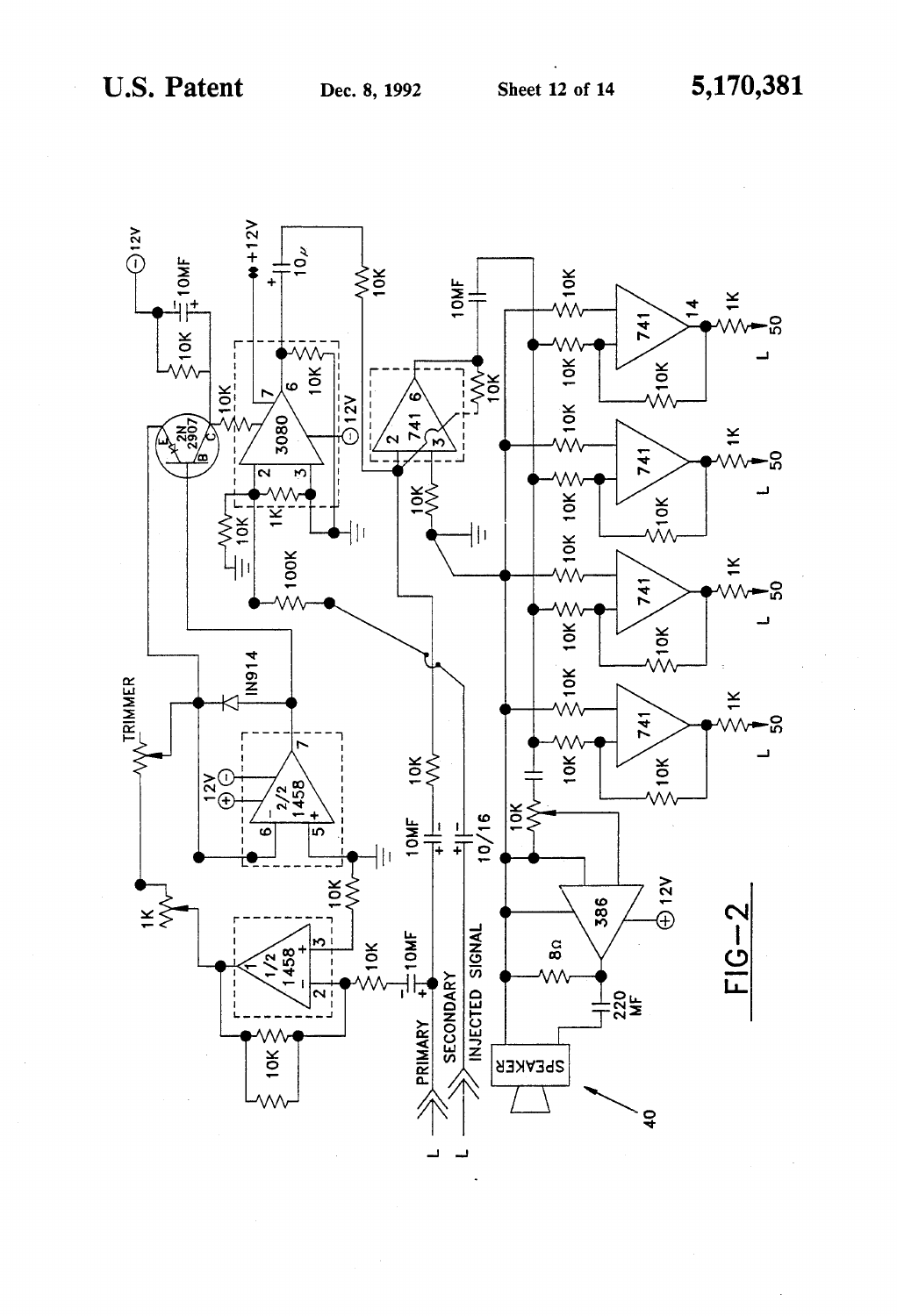

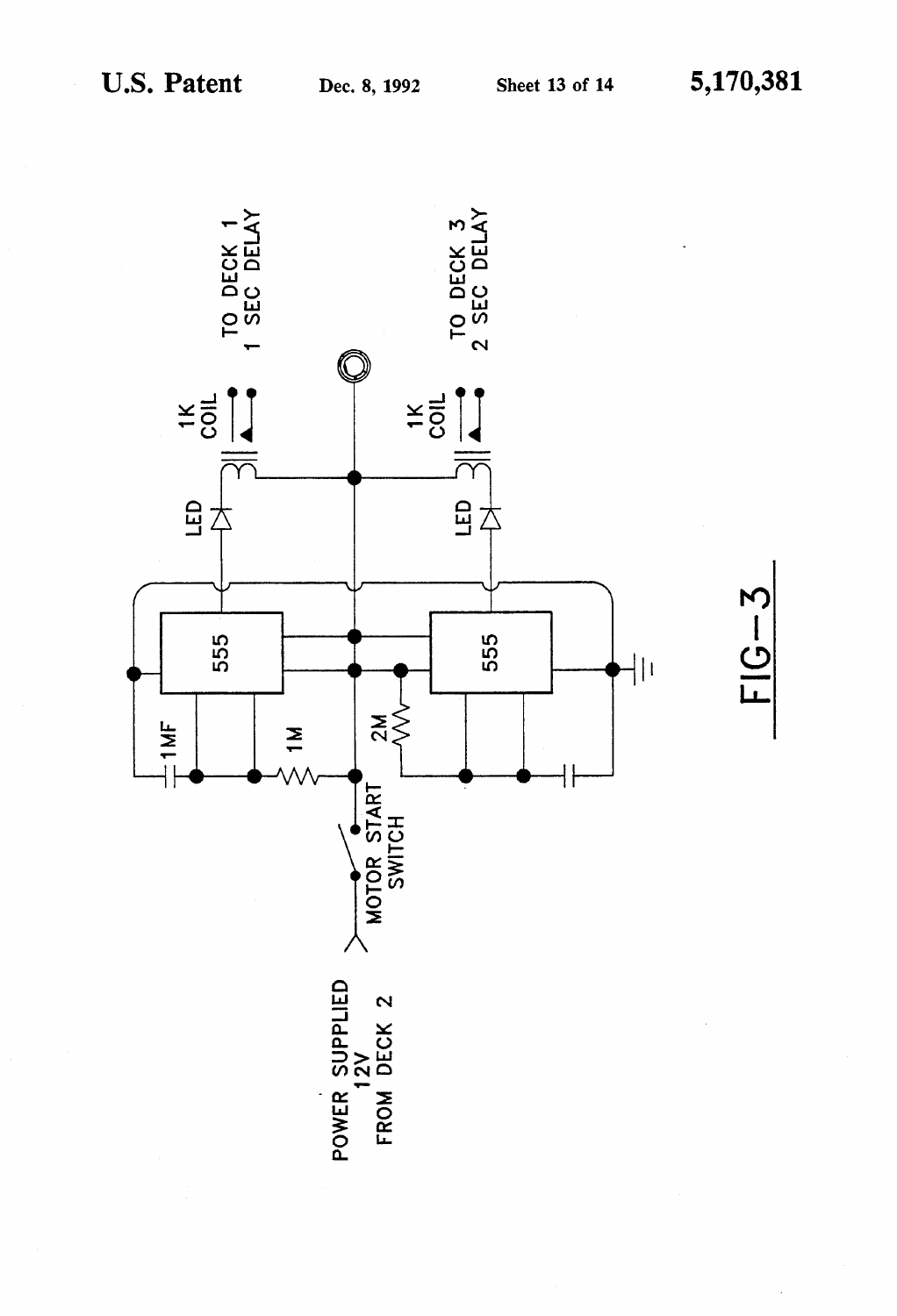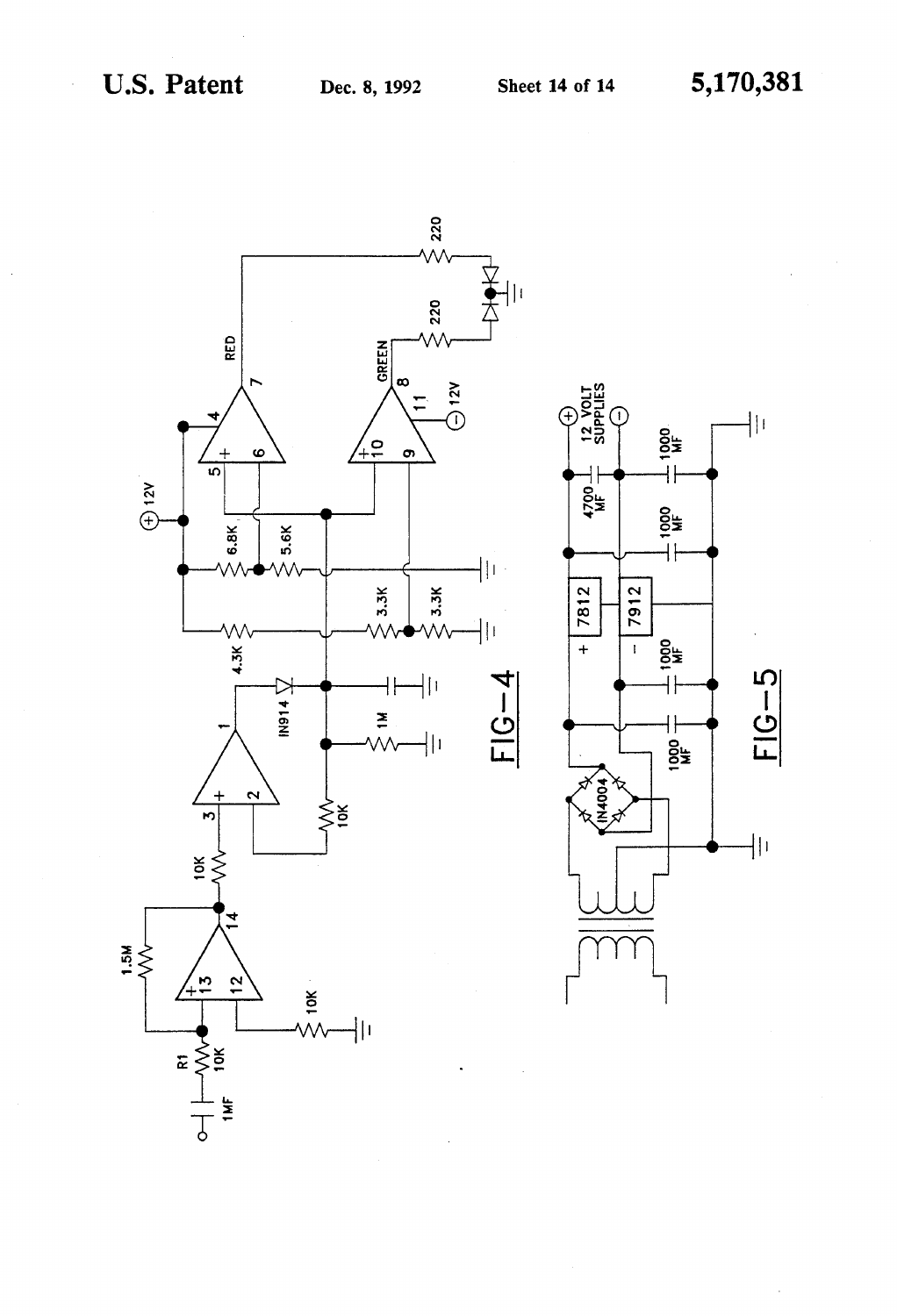#### METHOD FOR MIXING AUDIO SUBLIMINAL RECORDINGS

I his application relates to a method and apparatus for 5 mixing audio subliminal recordings, and more particularly to a method and apparatus for mixing audio subliminal recording using a hemispheric approach to send messages to the brain.

## BACKGROUND OF THE INVENTION

It is a well-known fact that in a very real sense every human being has two brains, what is termed in everyday speech as a right brain and a left brain, which are actu ally the right and left hemispheres of the human brain. 15 For the vast majority of people, the left brain hemi sphere is in charge of such things as mathematical and language skills while the right brain hemisphere is the creative and emotional center. The left hemisphere is the logic and reason center with defense mechanisms 20 such as rationalization built around logic and reason. The right hemisphere, in contrast, is indiscriminate. Most researchers relate logic and conscious reasoning to the left hemisphere and emotional and subconscious processes to the right hemisphere.

It is thought that the left hemisphere is interested in literal correctness while the right hemisphere is more interested in overall associations and relationships. It is believed that the left hemisphere views language liter ally and according to the rules of language while the 30 right brain views language spatially and emotionally, tumbling the words in a process called "subconscious cerebration' and even hearing the words as our eyes see the world . . . upside down.

It has been proposed to utilize the way the brain 35 functions by sending the brain subliminal messages. These messages seem to appeal directly to the emotions, causing behavior to override reason. Subliminal mes sages can be sent either visually or audibly.

audio tapes, a subliminal message can be defined as a verbal stimulus perceived below the threshold of the listener's awareness. Perception in this instance refers to the process of stimuli acknowledged or registered at sciousness). In order for perception by an individual to occur, there must be sufficient stimuli to trigger a neu ron in the brain. This is to differentiate from the situa tion where the message is not only below the threshold of awareness but also is not even perceived, such as a 50 whisper two blocks away from the listener. In the instance of audio subliminal delivery using 40 some level below the threshold of awareness (con-45 sages are sent to the brain in a reverse or played-back-

In audio subliminal presentation, spoken words are injected beneath a primary carrier. A listener does not consciously hear the spoken words because they are or water, or they are concealed psychoaccoustically in or beneath music. Nevertheless, if appropriately done and the spoken words are not just substantially lowered<br>in volume as compared to the volume of the primary carrier, the stimuli from the spoken words are regis- 60 tered by the listener.

For the sake of an analogy, imagine that the verbal subliminal stimulus rides beneath the waves of nature sounds and music in the same manner as a submarine rides beneath the waves that are on the surface of the 65 ocean. The outer ear catches the sounds (both the sur face waves and everything riding thereunder) as they enter the auditory canal. From the auditory canal, the

O simultaneously competing for conscious attention. waves are transmitted to the drum membrane, or middle ear. where air pressure and three small bones convey vibrations to the inner ear. Within the inner ear are cochlea, or coiled structures, with sensory cells that receive the sound stimuli and transmit to the brain im pulses arising from the sound stimuli. The stimuli ulti mately trigger neurons in the brain. Millions of neurons are carrying message units triggered by stimuli across the synapses in the brain and each of these messages is

Neurons do not have neutral states; they are either off or on. The threshold of awareness, or "perception level", that exists and is taking place below that threshold is in fact a neural excitation. Without neural excita tion, there can be no perception. Research into brain wave activity has confirmed that an increase in pattern activity exists in test subjects who listened to music containing subliminal messages as compared to test subjects listening to the same music without subliminal messages.

25 human voice to a high-pitched squeal or by digitally compressing the words, which involves removing the The nuances of audio subliminal presentations are widely varied. One process involves "time-compressing" the verbal message by either speeding up the human voice to a high-pitched squeal or by digitally spacing between the sounds which results in one contin uous noise.

Another method is known as "multifrequency state ments" which involves taking separate messages and overlaying them on different frequencies, then playing all these multi-frequency messages at the same time. Often these multi-frequency messages are recorded at frequencies that an ordinary cassette player cannot re produce. Audiologists believe such multifrequency messages are imperceptible to humans.

In contrast to these two exotic methods of subliminal message delivery, there are a number of popular and proven methods for delivering verbal subliminal stin uli. One is the concealing of straightforward statements. Another is known as back-masking or metacontrast. A third uses both simultaneously.

In the method of sending subliminal messages known as metacontrast or back-masking, the subliminal mes sages are recorded in reverse. When subliminal mes ward mode, the subliminal messages appear to excite emotional expressions and responses often viewed as right brain hemisphere in their origin. It is suspected that "heavy metal" recordings have used this process to send satanic, drug or sexual messages to the brain of the listener.

concealed in "white' sound, such as the sound of wind 55 the "black box', was used to mix spoken words with Apparently, the first of the subliminal tracking mixers was developed by Professor Hal Becker of Tulane Uni versity in the 1970's. Becker's device, known simply as Muzak. Becker's device was monaural and was tested in a supermarket in New Orleans during 1979. The black box mixed the words "Thou shall not steal' and "Hon esty is the best policy' into the Muzak system broadcast throughout the store. This test reportedly achieved a substantial lowering of cash shortages, inventory dam age and pilferage.

The electronic mixing of the music (the primary carrier) and the verbal message (the subliminal message) helps ensure a constant signal differential between the two. It is believed that the constant signal differential is critical to the effectiveness of the brain registering the subliminal process.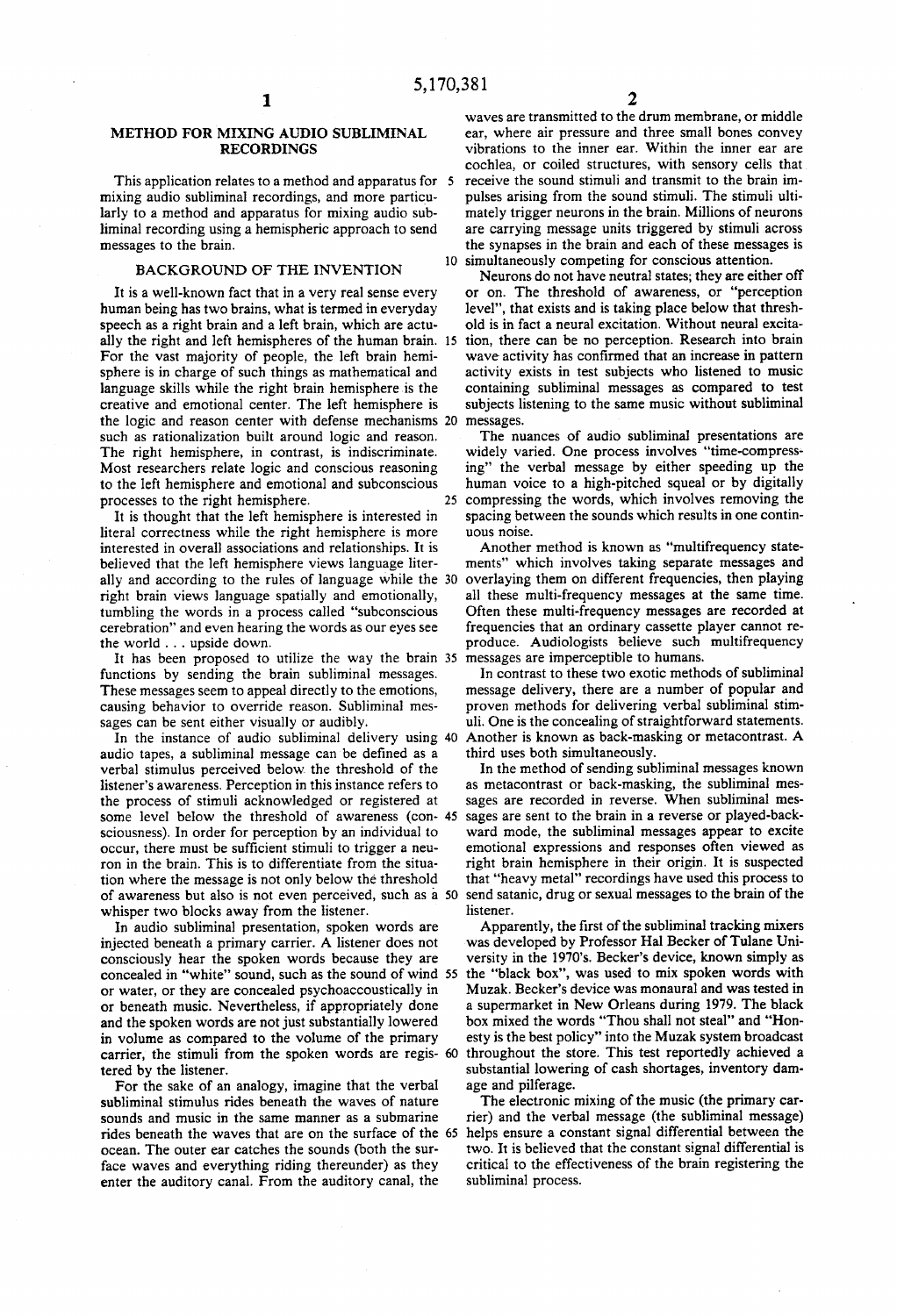It is an object of the present invention to provide a method of recording audio subliminal tapes that injects the subliminal verbiage beneath the primary carrier in a manner so that the subliminal verbiage is recoverable (i.e. the presence of the subliminal verbiage on the audio 5 tape is verifiable by electronic means).

It is a feature of the present invention that the subliminal verbiage is injected onto an audio tape beneath the level of the primary carrier at a constant gain differential to ensure effective brain registration of the sublimi- 10 nal verbiage.

It is an advantage of the present invention that the subliminal verbiage injected beneath the primary carrier is effectively perceived by the brain and that the subliminal verbiage is recoverable.

It is a further object of the present invention to provide apparatus for recording recoverable subliminal verbiage beneath a primary carrier at a constant gain differential.

It is a further feature of the present invention that an 20 apparatus is provided that injects subliminal verbiage beneath a primary carrier onto an audio tape combining both forward-masked and backward-masked (or metacontrast) verbiage, including full echo reverberation and round robin verbiage along with multiple voice 25 characteristics.

It is an advantage of the present invention that the apparatus produces a subliminal audio tape recording having recoverable subliminal verbiage which is effectively perceived by the brain.

#### SUMMARY OF THE INVENTION

The present invention utilizes what is to be called the "whole-brain" approach. In the whole-brain approach, in addition to using a primary carrier, such as music, 35 two audio channels are used to deliver subliminal messages to the brain. On one channel, accessing the left brain hemisphere, the message delivered is meaningfully spoken or sung; forward-masked, permissive affirmations delivered in a round-robin manner by a male 40 voice, a female voice and a child's voice. Research has shown that particular individuals respond more favorably to either a male voice, a female voice or a child's voice depending on the listener's preference. On the sages, in the same voices, are recorded in backwardmasked (or metacontrast). Since the hemispheres are task oriented, both the right brain hemisphere and the left brain hemisphere become involved according to their individual specialties.

A couple of other nuances may be added. The three voices are recorded in round-robin fashion with full echo reverberation. Split brain studies demonstrate that both the left and right brain hemispheres respond with identification ability to words that are sung. When 55 1000-1050 Hz, and a child's voice is considered to be words are spoken, there are hemispheric limitations that limit the ability of the brain to fully identify and comprehend the words. Further, accelerated learning methods indicate an advantage to the round robin method of communication. The audio tracks are mixed using a 60 special processor which converts sound frequencies to electrical impulses and tracks the subliminal message to synchronize the subliminal message in stereo with the primary carrier.

The processor, to be known as a PAR processor, 65 maintains constant gain differential between the primary carrier and the subliminal verbiage and, with the subliminal verbiage being recorded with round-robin,

full echo reverberation, ensures that none of a message is lost.

It is also possible to use as the primary carrier continuous music without breaks or great differences in movements; or; to combine what is known as "white" or "pink" sound, such as ocean surf, with the music. The duration of the breaks in the music must be quite small or the effect of the subliminal messages can be altered.

#### BRIEF DESCRIPTION OF THE DRAWINGS

FIGS. 1A-1K show in schematic one of the master audio tape recording decks used in the system of the present invention.

FIG. 2 shows in schematic one of the automatic track 15 mixers of the present invention that mixes the primary carrier with the subliminal verbiage at a constant gain differential.

FIG. 3 shows in schematic the time delay circuit used in the system of the present invention.

FIG. 4 shows in schematic the circuitry for one of the tri-color LED indicators used in the system of the present invention.

FIG. 5 shows in schematic the power supply used in the system of the present invention.

#### DETAILED DESCRIPTION OF THE PREFERRED EMBODIMENTS

The initial step is the selection of both the primary carrier and the subliminal verbiage that will be com-30 bined to create an audio subliminal recording.

In the preferred embodiment, the primary carrier comprises soothing nature sounds, such as the sound of continuous ocean waves. It is also preferred to use instrumental-only music or to combine such music with the nature sounds. The main criteria is that there should be few, if any, breaks in the primary carrier since the main function of the primary carrier is to hide the verbiage that is being used to convey the subliminal message.

Also in the preferred embodiment, the subliminal message is selected according to certain criteria. For example, positive affirmations in short, compact statements are preferred. If the object of the subliminal message is self-improvement, statements such as "I apply other channel, accessing the right brain, directive mes- 45 my best" or "I am successful" are used. If the object of the subliminal message is forgiveness, statements such as "I forgive myself" or "I am forgiven" or "I forgive all others" are used.

Also in the preferred embodiment, each such state-50 ment is recorded in three different types of voices, such as a man's voice, a woman's voice and a child's voice. In the preferred embodiment, a man's voice is considered to be generally in the range of 540-560 Hz., a woman's voice is considered to be generally in the range of generally in the range of 950-1030 Hz. This combination of voices in used because listeners tend to respond more favorably to some voice types than to others. The verbiage can either be spoken, sung or a combination of the two since some people respond better to spoken words while others respond better to singing.

An initial recording, usually on tape, is prepared containing the words that will be the subliminal verbiage. Each statement is recorded first in a man's voice, then followed by the same statement in a woman's voice and finally in a child's voice. This same statement may then be repeated or different statements interspersed. each recorded in the three different voices.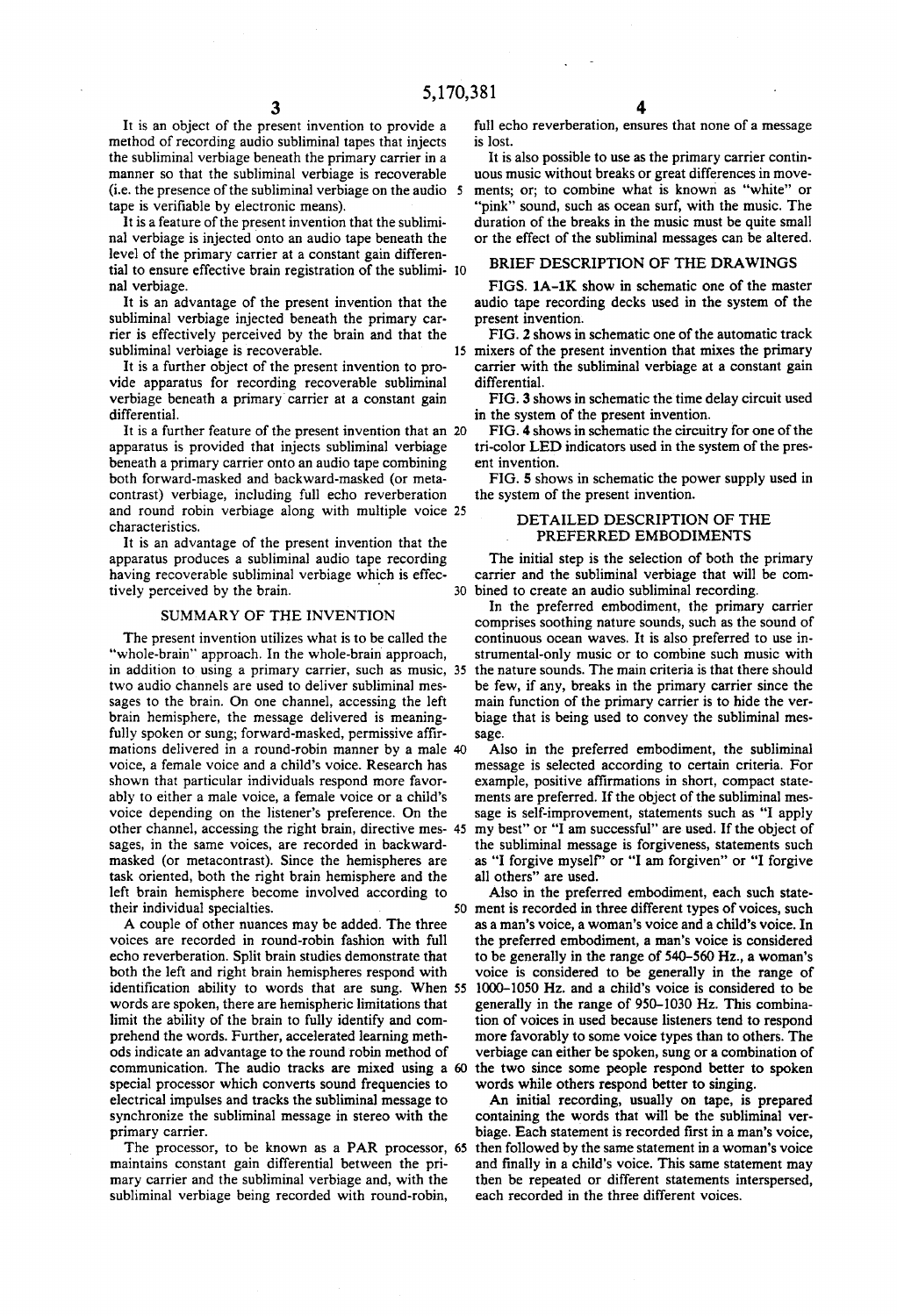The initial verbiage that will eventually become the subliminal message on the resulting recording is inputted using the audio mixing device shown in FIG. 2. In the mixing device, the signals from two play heads are played on a first play device, referred to for conve- 5 nience as Deck  $#2$ , and sent through the mixer for further processing. Each play head is loaded with a prerecorded tape having the same verbiage. One of the play heads plays the verbiage in forward play, which will become for example the left channel of the resulting 10 recording, and this verbiage functions as the forwardmasked subliminal verbiage in the resulting recording. The other play head plays the verbiage in backward mode which will become the right channel of the resulting recording, and this verbiage is sent through the 15 system for further processing in this backward mode (or metacontrast). When these channels are ultimately recombined, the resulting recording has the same message in both forward and backward mode, but on different channels of the tape. 20

In addition to this combined forward and backward mixing, three separate play devices may be used—referred to for convenience as Deck #2, Deck #1 and Deck #3. Deck #1 plays the same verbiage as Deck #2, but with a one second time delay. Deck #3 plays the 25 same verbiage as Deck  $#2$ , but with a two second time delay. All three decks play the same verbiage both in forward and backward mode. When the signals are combined in the mixer, the result is a round robin effect of the verbiage due to the one and two second time 30 delays of the three decks playing the verbiage.

The left channel of verbiage is all in forward mode and the right channel of the verbiage is in backward or metacontrast mode. Whether forward or backward, each channel has the same message in round robin effect 35 with repeating man, woman and child voices. If desired, full echo reverberation can be electronically added to each channel to prolong the reinforcement of the message contained in the verbiage.

This subliminal message in two channels-the left 40 channel in forward mode and the right channel in backward mode-is then mixed individually with the primary carrier to effect the masking of the subliminal message. The mixing of the subliminal message with the primary carrier is done using the circuitry shown sche- 45 matically in FIG. 2.

As shown in FIG. 2, the signal from the primary carrier is first sampled for its gain level. By using a variable resistor, the gain level of the primary signal is sampled and the subliminal message signal that is to be 50 injected into the primary carrier is adjusted or varied to be a constant gain differential from the gain level of the primary carrier. In the preferred embodiment, this gain differential is set so that the primary carrier is generally within no more than 20 Db above the gain level of the 55 secondary verbiage or subliminal message signal. In the most preferred embodiment the gain differential is set so that the primary carrier is approximately between 3 Db and 5 Db above the gain level of the secondary verbiage or subliminal message signal. 60

The adjusted primary carrier signal and the subliminal message signal are then combined and distributed through any suitable distribution means, such as an audio speaker or through distribution preamplifiers for ultimate recording on an audio tape recording device or 65 other suitable recording means as shown in FIG. 2.

FIGS. 1A-1K shows in schematic the dual tape deck used in the system of the present invention. This tape

deck is a modification of a dual tape deck made by the Tandy Corporation, National Parts Dept., Fort Worth, Tex. 76101 and sold as Model # SCT-45-METAL. The Tandy dual tape deck is a conventional tape deck which has been modified to suit the purposes of the present invention.

The operation of the modified dual tape deck of the present invention will now be described in connection with explaining the modifications that have been made to the Tandy dual tape deck. A prerecorded tape containing the desired subliminal messages that will be injected as forward masked secondary signals under the primary signal is placed in Tape-1 Play Head and a prerecorded tape containing the desired subliminal messages that will be injected as backward mode or metacontrast secondary signals under the primary signal is placed in Tape-2 Play Head (both shown in FIG. 1A). The prerecorded tape placed in Tape-2 Play Head has the message originally recorded in forward mask mode and one of the modifications made is to reverse the tape heads on the Tape-2 Play Head so that the prerecorded tape played on this head is played backward to provide the backward masking or metacontrast that is to be injected or placed on the resulting subliminal recording. The signal coming from each channel of Tape-1 Play Head and Tape-2 Play Head is pre-amplified and sent through a variable resistor 22A, 22B, 22C and 22D, respectively (shown in FIG. 1C) for individual gain control. This individual gain control is done manually by the operator using the LED indicator circuitry shown in FIG. 4.

After each signal has been individually adjusted to the proper gain, which in the preferred embodiment is generally within 1 Db of the other signals coming from the other play heads in the tape deck, the signal passes through a Dolby noise reduction circuit shown in FIG. 1F and then pre-amplified for mixing with the primary signal.

One of the other modifications made to the Tandy dual tape deck is that the recording ability of the deck is disabled since the dual tape deck of the present invention is used as a playback unit only. The dubbing capability is also disabled for the same reason. Finally, the tape select switch is modified to become the time delay circuit as will be explained below.

FIG. 2 shows in schematic the automatic track mixer of the present invention that mixes the primary carrier signal with the subliminal verbiage signal at a constant gain differential. As discussed above, the primary signal is soothing nature sounds, such as the sound of continuous ocean waves. It is also preferred to use instrumental-only music or to combine such music with the nature sounds.

As shown in FIG. 2, the primary signal is first continuously sampled to determine its gain level. The secondary signal is continuously combined with the primary signal at a constant gain differential such that the secondary signal is preferably kept generally no more than 20 Db below the gain level of the primary signal and in the most preferred embodiment approximately between 3 Db-5 Db below the level of the primary signal. This prevents the secondary signal from being consciously audible to the listener. The resulting combined signal can then be sent to any one or all of a plurality of output devices such as speakers 40 or through pre-amplifiers 50 for tape recorders (not shown) to make the resulting subliminal audio recording.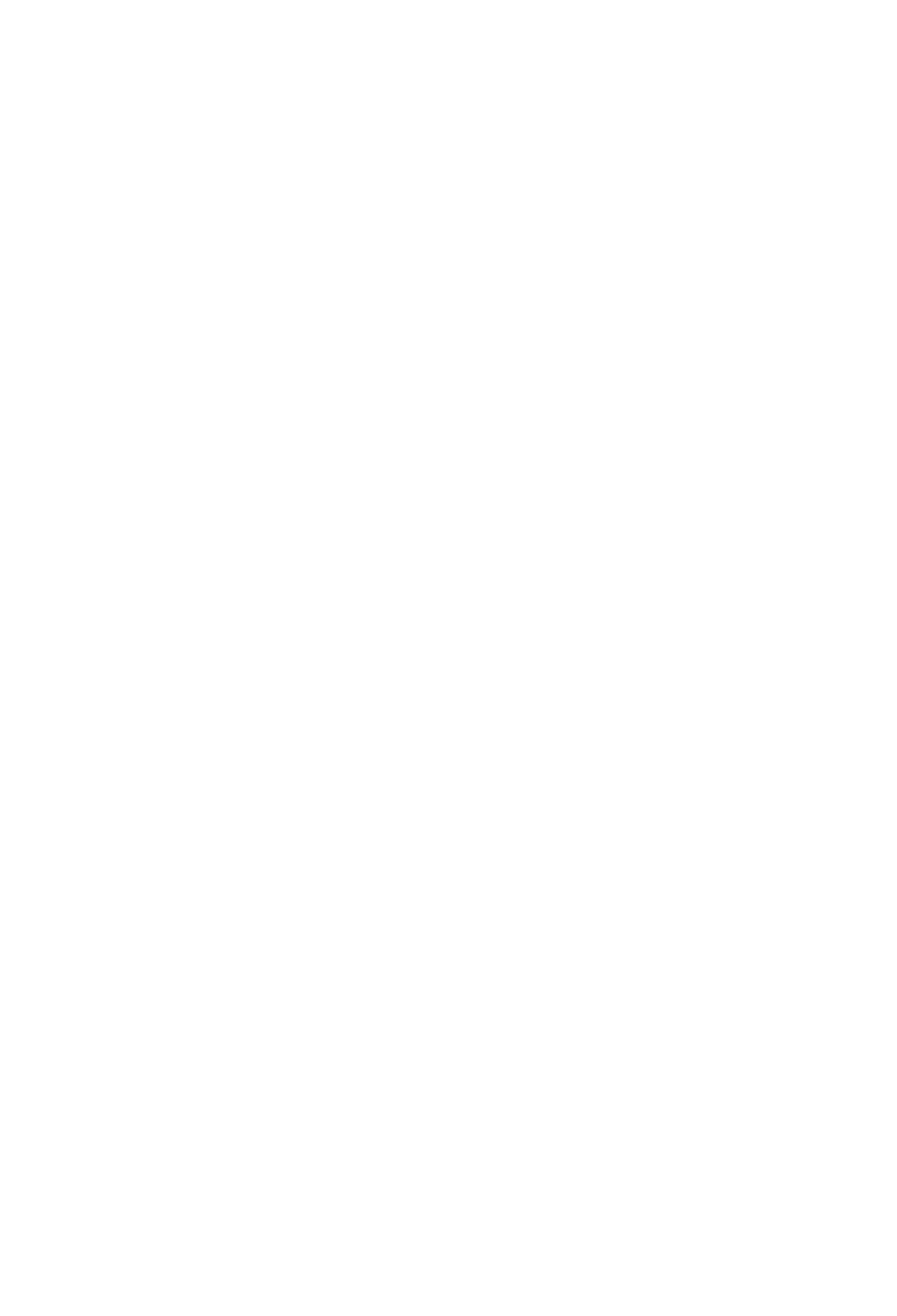As discussed above, in the preferred embodiment, the resulting subliminal audio recording has a channel of forward masked verbiage and a channel of backward masked or metacontrast verbiage. Each channel preferably has three distinct voices-male, female and chil- 5 d—repeating the message in round robin effect with full echo reverberation. As will be described, this is achieved by using various multiples of the apparatus shown in FIGS. 1A-1K and FIG. 2.

Three separate dual tape decks, each of the type 10 shown in FIGS.  $1A-1K$  and identified as Deck #1, Deck  $#2$  and Deck  $#3$ , are electronically connected together. One of these tape decks, for example Deck #2, is provided with the Time Delay Switch Circuit shown in FIG. 3 (and also shown at 30 in FIG. 1G). 15 Each of Deck #1, Deck #2 and Deck #3 are provided with two prerecorded tapes, one placed in Tape-1 Play Head and one placed in Tape-2 Play Head, containing the verbiage that will be injected onto the primary carrier. Each of Deck  $#1$ , Deck  $#2$  and Deck  $#3$  has 20 indicator circuits shown in FIG. 4 since each Deck has one of its tape heads (preferably Tape-2 Play Head) reversed so that one of the verbiage tapes will be injected in backward masked or metacontrast mode.

In addition to the three separate dual tape decks, two separate automatic track mixers are used of the type 25 shown in FIG. 2, identified as the Left Mixer and the Right Mixer, since each mixer handles separately all the left channel outputs and the right channel outputs, respectively, from each tape deck.

loaded into the respective Play Heads, the operator activates the system by closing the Time Delay Switch 30 on Deck  $#2$ . Deck  $#2$  is activated first and functions as described above. The closing of the Time Delay Switch also activates the Time Delay Circuit shown in 35 FIG. 3. This circuit sends power from the Power Supply to Deck  $#1$  on a one second time delay and then sends power from the Power Supply to Deck #3 after another one second time delay. This delay results in the verbiage from Deck #1 and Deck #2 and Deck #3 40 comprising: being injected onto the primary signal in a round robin and full echo reverberation mode-like what a person would hear if he were listening to verbiage being spoken or sung in round robin.

The outputs from Deck #1, Deck #2 and Deck #3 45 are sent to one of the two automatic track mixers-all of the three left channel outputs are sent to the Left Mixer and all of the three right channel outputs are sent to the Right Mixer. These three combined signals, forming the round robin effect, are what is injected as the secondary 50 signal onto the primary carrier as shown in FIG. 2. After the automatic track mixer injects the secondary signal onto the primary carrier maintaining the appropriate decibel spacing (preferably not more than 20 Db below the level of the primary signal and most prefera- 55 bly approximately between 3 Db and 5 Db below the level of the primary carrier), the resulting combined signal is recorded on the appropriate track (left or right) of the resulting subliminal audio recording. This results in the primary signal being recorded in stereo providing 60 bel range is generally not more than 20 Db. a very pleasant recording and one that is easy to listen to

FIG. 4 shows in schematic the circuitry for the tricolor LED indicator used in the system of the present invention. A tri-color LED indicator is attached to each 65 of the variable resistors 22 shown in FIG. 1A. The operator watches the gain level of the signal coming from the play head and manually adjusts the gain level

to set the gain level within the desired decibel range as compared to the other gain levels coming from the other play heads. In the preferred embodiment, the gain levels of the various signals coming from the individual play heads should not vary by more than generally one decibel. Rather than having to watch numerical meters, the tri-color LED indicator circuit will illuminate a green light when the particular play head is within one decibel of the desired reference level. If the gain level falls more than one decibel below the desired reference level, the LED is illuminated with a red light alerting the operator that the gain level is too low so that manual adjustment can be made. Similarly, if the gain level rises more than one decibel above the desired reference level, the LED is illuminated with a yellow light alerting the operator that the gain level is too high so that manual adjustment can be made. In the preferred embodiment having Deck #1, Deck #2 and Deck #3, it will be necessary to have twelve of the tri-color LED four play heads.

FIG. 5 shows in schematic the power supply used in the system of the present invention. In the preferred embodiment, the entire three Deck, two Mixer and twelve tri-color LED indicator circuits are operated from a 120 V AC transformer having a 25 V center top. The transformer and accompanying circuit shown in FIG. 5 provides a 12 V power supply to each of the three decks and the attendant peripheral circuits shown In operation, after all six of the prerecorded tapes are 30 in the other Figures. While the invention has been illustrated with respect to several specific embodiments thereof, these embodiments should be considered as illustrative rather than limiting. Various modifications and additions may be made and will be apparent to those skilled in the art. Accordingly, the invention should not be limited by the foregoing description, but rather should be defined only by the following claims.

What is claimed is:

1. A method of making audio subliminal recordings

a) selecting a sound to be used as a primary carrier,

- b) selecting verbiage to be injected beneath the primary carrier as a subliminal message,
- c) recording a first statement on a first channel in forward masking form and recording a second statement on a second channel in back-masking form.
- d) combining the first statement on the first channel with the second statement on the second channel to create the subliminal message,
- e) mixing the primary carrier sound with the subliminal message to maintain the volume level of the subliminal message within a constant decibel range beneath the volume level of the primary carrier sound.
- f) recording the mixed primary carrier sound and the subliminal message whereby an audio subliminal recording is created.

2. The method of claim 1 wherein the constant deci-

3. The method of claim 1 wherein the constant decibel range is not more than approximately 3 to 5 DB.

4. The method of claim 1 wherein the verbiage comprising the first statement is in the form of a positive affirmation and the verbiage comprising the second statement is in the form of a directive message.

5. The method of claim 4 wherein the forward masking statement is a round robin message.